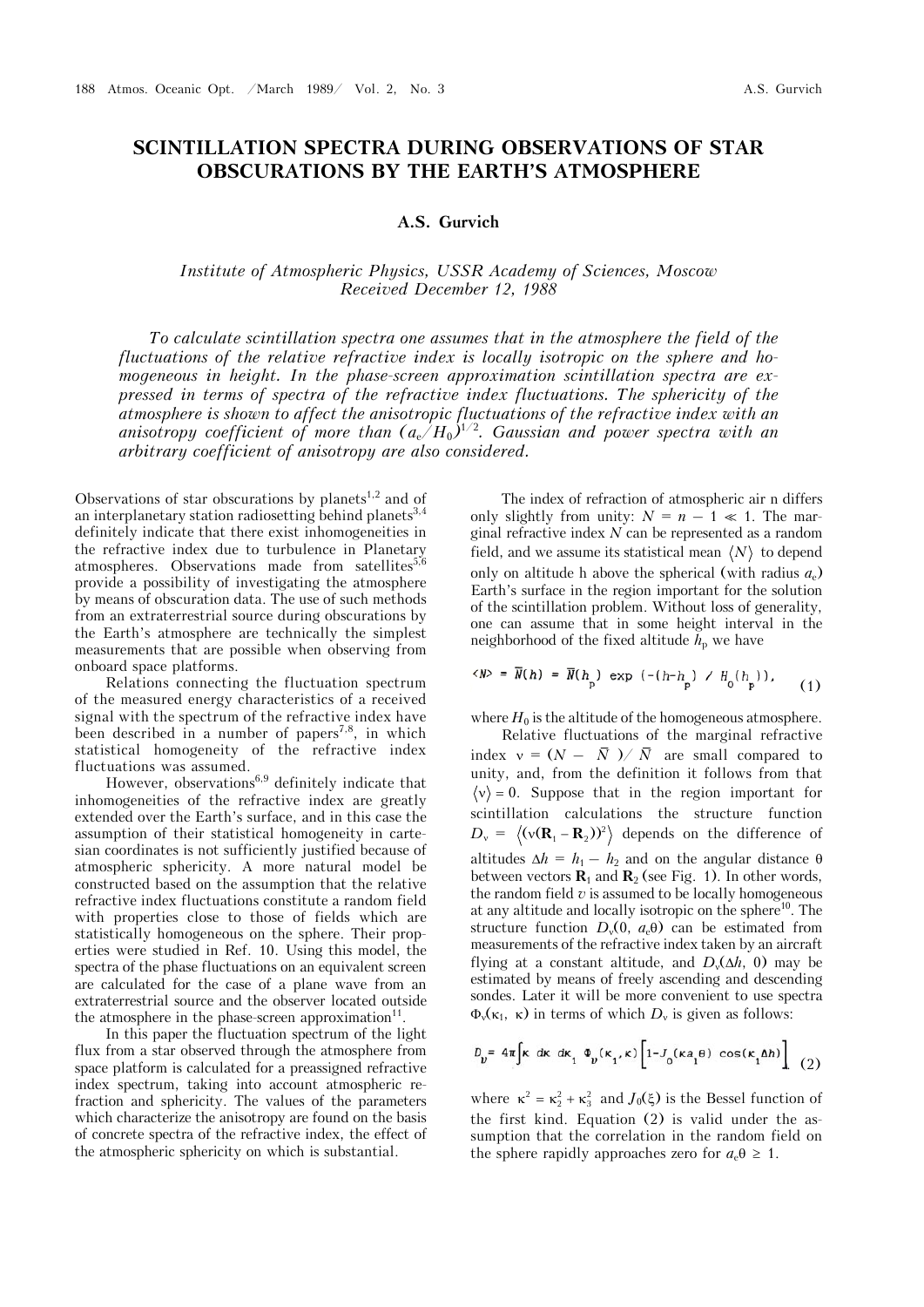

*Fig. 1. Schematic representation of observation. 1 – the plane of the equivalent phase screen; 2 – the selected plane of observation.* 

We shall solve the problem of the flicker spectra when observing an extraterrestrial source from space platforms through the Earth's atmosphere by modeling the effect of the atmosphere by an equivalent screen. Such a possibility is based on the fact that fluctuations of the refractive index significantly affect light waves only in a limited layer of the atmosphere within the beam perigee due to the exponentially decreasing density. The thickness of this layer is  $H_0$  and, consequently, the influence of atmospheric turbulence is concentrated in a segment of the beam with length of the order of  $2(2a_eH_0)^{1/2}$ . If at the exit of this layer the intensity fluctuations are not strong, and the distance L from an observer on board the space platform to the beam perigee is long enough,  $(L \gg 1/2(2a_eH_0)^{1/2})$ , then it is the case that the observed scintillations result from the phase modulation of that light waves by the atmospheric turbulence. We shall assume the equivalent phase screen to be in a plane perpendicular to the light rays incident upon the atmosphere which cuts through the Earth's center (see Fig. 1). After passing through the screen, a plane wave changes its phase to  $K\Phi$  where k is the wave number and

$$
\Psi = \int N \ d1 \tag{3}
$$

is the perturbation of the eikonal due to the atmosphere. The integral in Eq. (3) is to be calculated over an interval along the beam. The radius of curvature of the beam in the atmosphere is quite large compared with the Earth's radius. Thus, within the beam perigee, where the curvature is at its maximum, the radius of curvature, which is the same order of magnitude as  $H_0/\bar{N}$ , exceeds  $a_e$  at altitudes greater than 20 km (these altitudes will be of interest to us later) and tens to hundreds of times greater than *a*e. Therefore, when calculating Eq. (3) in the framework of our star scintillation problem, one can perform the integration over the straight line which is the continuation of the incident beam. This beam is determined by the sighting parameter  $R_p$  and by an angle  $\varphi$ whose vertex is at the center of the Earth and which lies in the phase screen plane.

The difference between  $h_p = R_p - a_e$  and the altitude of the actual beam perigee is  $a_e\overline{N}$  and is not large compared with h since  $\overline{N}$  < 3×10<sup>-5</sup> at altitudes above 20 km. In what follows we will assume that  $\Psi = \Psi(R_{\rm p}, a_{\rm e}\varphi_1)$ . In the model used for the refractive index distribution the mean value  $\langle \Psi \rangle$  depends only on  $R_p$  and is equal (with the accuracy up to  $H_0/a_e$ ) to

$$
\langle \Psi \rangle = \overline{\Psi}(R_p) = (2\pi a \frac{\mu}{e} 0)^{1/2} \overline{N}(h_p).
$$
 (4)

For this model of turbulence the structure function

$$
D_{\psi} = \langle (\Psi(R_{p,1}, a_{e}\varphi_{1}) - \Psi(R_{p,2}, a_{e}\varphi_{2}))^{2} \rangle
$$
 (5)

of the eikonal fluctuations  $\psi = \Psi - \overline{\Psi}$  in the plane behind the phase screen may be approximately represented by a spectral expansion with spectrum  $F_{\nu}$ . Using the results of Ref. 11 and assuming that  $\bar{N}(h)$ is a smoothly varying function as described in Ref. 12, one can represent the spectrum  $F_{\psi}(\kappa_1, \kappa_2)$  as follows:

$$
F_{\psi}(\kappa_1, \kappa_2) = 2\pi a_1 H_0 \frac{(\bar{N}((h_1 + h_2)/2)))^2}{(1 + \kappa_1^2 H_0^2)^{1/2}} \times
$$
  

$$
\int_{-\infty}^{\infty} \Phi(\kappa_1, \kappa) \exp\left(\frac{a_1 H_0 \kappa_3^2}{1 + \kappa^2 H_1^2}\right) d\kappa_3.
$$
 (6)

The regular dependence of  $\langle \Psi \rangle$  on the sighting parameter causes beams passing through the phase screen to deflect from their initial path by a refraction angle  $\varepsilon = d\overline{\Psi} / dR$  in the plane containing the incident beam and the Earth's center. Since  $\varepsilon$  in turn depends on  $R_p$ , the average intensity of light  $\langle I \rangle$ reaching the observer (the observer being located in a plane parallel to the phase screen at a distance *L* where  $L \ll a_e/|\varepsilon|$  differs from the intensity of light incident upon the screen  $I_3 = 1$ , by a factor of q, where

$$
q = (1 + L d^2 \bar{\Psi} / d^2 R_p)^{-1}, \tag{7}
$$

The value  $R_p$  and the distance between the observation point and the origin of coordinates in the observation plane p are related as follows

$$
\rho_{\rm p} = R_{\rm p} + \varepsilon L, \ \varepsilon < 0.
$$

Neither the field of eikonal fluctuations nor the field of intensity fluctuations in the observation plane is statistically homogeneous. However, suppose on the basis of the above-mentioned turbulence model that the correlation of the intensity to be vanishes. Then if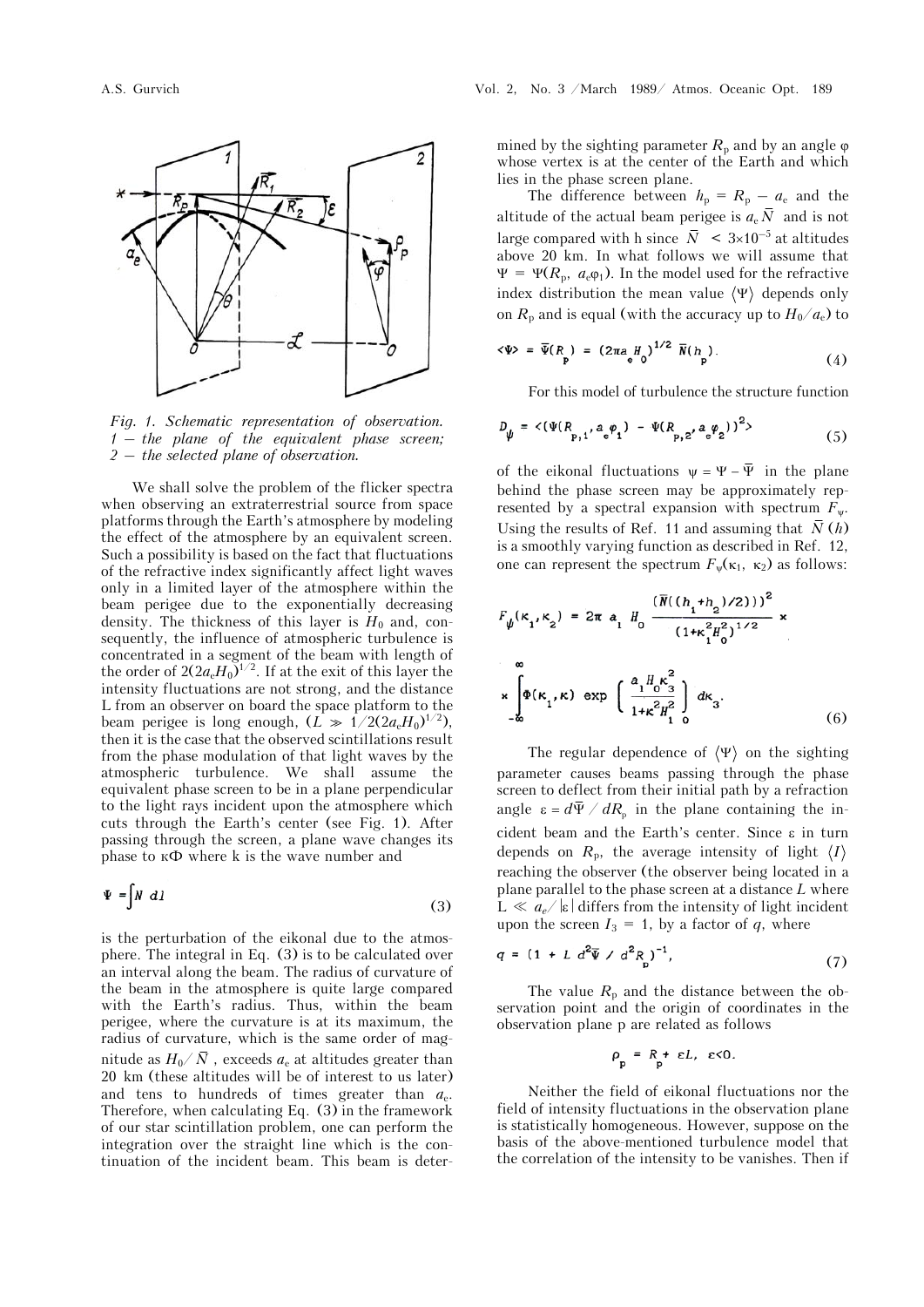the observation points are spaced at a distance greater than  $H_0$  or if the angular distance between them is large  $|\varphi_1 - \varphi_2| > 1$ , then the correlation of the relative fluctuations of the intensity

$$
B_{I} = q_{1}^{-1}q_{2}^{-1} \langle (I(\rho_{1},a_{e}\varphi_{1})-q_{1}) \ (I(\rho_{2},a_{e}\varphi_{2})-q_{2}) \rangle \tag{8}
$$

can be approximately written in terms of the spectrum  $F_1(\kappa_1\kappa_2)$ 

$$
B_{I} = \int d\kappa_{1} \exp(i\kappa_{1}(\rho_{1} - \rho_{2}) + i\kappa_{2}a_{e}(\varphi_{1} - \varphi_{2}))F_{I}(\kappa_{1}, \kappa_{2}).
$$
\n(9)

The spectrum  $F<sub>I</sub>$  is associated with the spectrum of the eikonal by the relation<sup>7,8</sup>

$$
F_1(\kappa_1, \kappa_2) = 4k^2 q^{-1} \sin^2 \left( \frac{L}{2k} \left( \frac{\kappa_1^2}{q} + \kappa_2^2 \right) \right) F_{\psi}(\kappa_1 / q, \kappa_2),
$$
  

$$
q^2 = q_1 q_2.
$$
 (10)

Equations (6) and (10) give us a general solution of the problem of the scintillation spectrum when a star is observed through the Earth's atmosphere in the case of weak scintillations when the variance  $\sigma_1^2$  is small

$$
\sigma_{I}^{2} = \int F_{I}(\kappa_{1}\kappa_{2}) d\kappa_{1} d\kappa_{2} \ll 1. \tag{11}
$$

For the anisotropic spectrum

$$
\Phi_{v} = \frac{\sigma_{v}^{2}}{(2\pi)^{3/2} \kappa_{m}^{2} \kappa_{H}} \exp\left(-\frac{\kappa_{1}^{2}}{2\kappa_{H}^{2}} - \frac{\kappa_{2}^{2} + \kappa_{3}^{2}}{2\kappa_{m}^{2}}\right),\tag{12}
$$

where  $\sigma_v^2$  is the variance, and  $2\pi\kappa_M^{-1}$  and  $2\pi\kappa_m^{-1}$  are the characteristic scales for the field of the refractive index fluctuations, it is not difficult to calculate  $F<sub>I</sub>$ and in this instance to elucidate the conditions under which the sphericity of the atmosphere must be taken into account. Substituting Eq. (12) into Eq. (6), after some simple calculations we obtain

$$
R_{\rm r}(\kappa_{\rm r} \kappa_{\rm r}) = \frac{2k^2 \sigma_{\rm p}^2 \bar{\Psi}^2 \exp\left(-\frac{1}{2}\left(\frac{\kappa_{\rm r}^2}{\kappa_{\rm n}^2 \sigma^2} + \frac{\kappa_{\rm r}^2}{\kappa_{\rm n}^2}\right)\right)}{\pi q \kappa_{\rm n} \kappa_{\rm n} (1 + 2a_{\rm r} H_0 \kappa_{\rm m}^2 + \kappa_{\rm r}^2 H_0^2 / q^2)^{1/2}} \times \sin^2\left(\frac{L}{2k}\left(\frac{\kappa_{\rm r}^2}{q} + \kappa_{\rm r}^2\right)\right). \tag{13}
$$

To simplify further analysis we assume that the vertical scale always satisfies the conditions

$$
\kappa_{\mathbf{M}}^{H} \to 1, \quad \kappa_{\mathbf{M}}^{2} L \ \kappa^{-1} q^{-1} \ll 1 \tag{14}
$$

The meaning of the first inequality (14) is clear, while the second one enables us to deal with the spatial

frequency range which is of particular interest, and at the same time to neglect the diffraction, thus, simplifying further analysis. In addition, we shall consider inhomogeneities which are isotropic or extend over the Earth's surface

$$
\kappa_{\rm M} \ge \kappa_{\rm m} \tag{15}
$$

We will characterize the anisotropy of inhomogeneities by a parameter  $\eta$  which for spectrum (12) is equal to  $\kappa_M/\kappa_m \geq 1$ . On the basis of assumption (14) one can easily calculate the one-dimensional spectrum

$$
V_{I}(\kappa_{1}) = \int F_{I}(\kappa_{1}, \kappa_{2}) d\kappa_{2}
$$
 (16)

which can be found from measurements *I* made by an observer onboard a space platform if the star is in the plane of its orbit. For frequencies where the diffraction is not significant simple calculations give:

$$
V_{I}(\kappa_{1}) = \frac{\sigma_{\nu}^{2} \kappa_{H}^{3}}{q\sqrt{2\pi}} \times
$$
  

$$
\frac{L^{2} \overline{\Psi}^{2} (q^{2} \kappa_{1}^{4} + 2q\eta^{-2} \kappa_{1}^{2} + 3\eta^{4}) \exp(-\kappa_{1}^{2}/2)}{(1 + 2a_{e} H_{0} \kappa_{H}^{2})^{1/2} (1 + H_{0}^{2} \kappa_{H}^{2} (1 + 2a_{e} H_{0} \kappa_{H}^{2})^{-1} \kappa_{1}^{2})^{1/2}}
$$
(17)

where  $\tilde{\kappa}_1 = \kappa_1 / \kappa_M q$ . Besides the parameters q,  $\eta$ ,  $\kappa_M$ , and  $H_0$  considered above, another parameter  $2a_eH_0\kappa_m$ is also introduced in Eq. (17). The meaning of this parameter is clear: it characterizes the relation between the length of the effective path of the interaction of the beam and the atmosphere  $2(2H_0a_e)^{1/2}$  and the characteristic size of the refractive index inhomogeneities over the Earth's surface  $2\pi\kappa_m^1$ .

For  $2a_e H_0 \kappa_m^2 \ll 1$  variability of the refractive index along a horizontal is insignificant when scintillations are being observed, which formally corresponds to the model of a spherically layered atmosphere when  $\eta \rightarrow \infty$ . For this model Eq. (17) yields a simple expression for  $V_1(\kappa_1)$  when  $\kappa_1 H_0 \gg 1$ :

$$
V_{I}(\kappa_{1}) = \frac{\sigma_{\nu}^{2} L^{2} \overline{\Psi}^{2} \kappa_{1}^{3}}{(2\pi)^{1/2} H_{0} \kappa_{\mathbf{M}} q^{2}} \exp\left[-\frac{\kappa_{1}^{2}}{2\kappa_{\mathbf{M}}^{2} q^{2}}\right],
$$
\n(18)

It is obvious that such extensive variations of v which extend for hundreds of kilometers over the Earth's surface, provided that their vertical scale  $2\pi\kappa_M^{-1}$ is less than the height of the homogeneous atmosphere, cannot be described at all in the approximation of a model of a random field which is statistically homogeneous in a cartesian coordinate system.

It is also interesting to investigate scintillations when extension of the refractive index inhomogeneities in the atmosphere over the Earth's surface is not so vast, i.e.  $\kappa_{\rm m}^2 a_{\rm e} H_0 \gg 1$ . Generally speaking, the de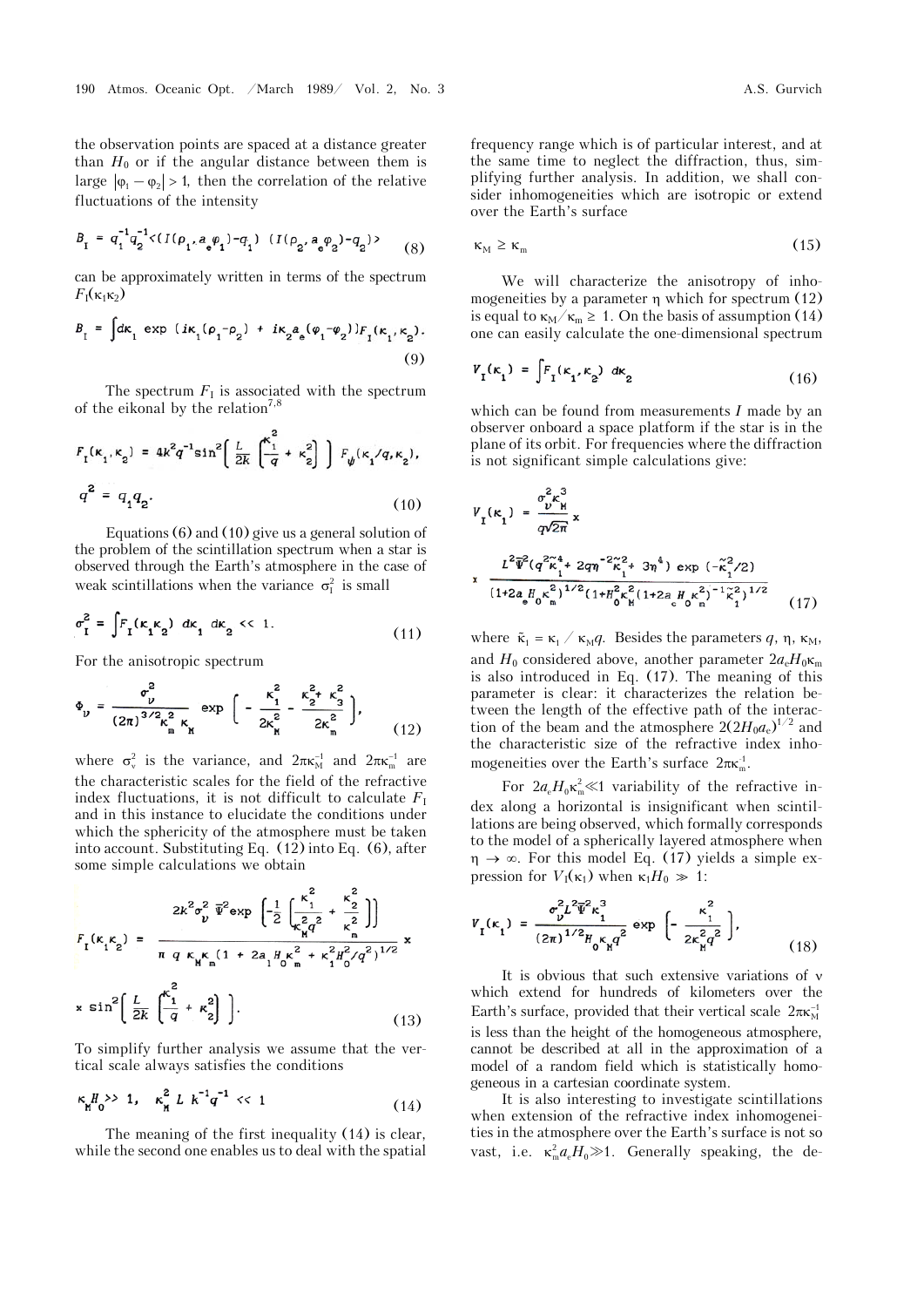scription of such refractive index variations in a local volume with dimensions over the Earth's surface much less than  $(2a_eH_0)^{1/2}$  but much greater than  $2\pi\kappa_m^{-1}$  in the approximation of statistical homogeneity in a cartesian coordinate system does not give rise to any significant objections. Nevertheless, when  $\kappa_m^2 a_{\alpha} H_0 \gg 1$ , the effect of atmospheric sphericity can also appear because in this case the spectrum<sup>17</sup> strongly depends on the ratio between the two large parameters

$$
\kappa_{\rm M}^{2} h^2 / 2 a_{\rm e} H_{\rm o} \kappa_{\rm m}^{2} = \eta^2 H_{\rm o} / 2 a_{\rm e} \tag{19}
$$

For the Earth's atmosphere  $H_0 \approx 6\div 8$  km while  $a_e = 6.4 \times 10^3$  km, therefore  $H_0/2a_e \ll 1$ , but, parameter (19) depending on the degree of anisotropy can be both small and large compared with unity.

Taking spectrum (17) as an example, let us investigate the manifestation of atmospheric sphericity in the spectra of star scintillations observed from space through the Earth's atmosphere in the case when the refractive index inhomogeneities are not so greatly extended over the Earth's surface  $\kappa_m^2 a_e H_0 \gg 1$ . It is quite evident that for statistically isotropic fluctuations  $\eta = 1$  the sphericity of the atmosphere is manifested only through variations of the average parameters, wherefore the cases in which  $\eta > 1$  should be interesting. For spectrum (12) under the conditions expressed by Eq. (14) the frequencies  $\tilde{\kappa}_1$  which do not differ significantly from unity are of great interest because for high frequencies the spectral density  $V_1(\kappa_1)$ , decreases exponentially in all the cases. In this frequency range spectrum (17) coincides with that of Eq. (18) for  $\tilde{\kappa}_1^2 \gg 2a_e / H_0 \eta^2$  if ratio (19) is large, i.e.  $\eta^2 \gg 2a_e/H_0$ . If the opposite situation obtains i. e.,  $1 \leq \eta^2 \ll 2a_e/H_0$ , one can easily show that spectrum (17) for  $\kappa_1^2 \ll 2a_e / H_0 \eta^2$  does not differ from the scintillation spectrum computed on the assumption of statistical homogeneity of the field  $\nu$  in the cartesian coordinate system. Thus, the assumption that the refractive index fluctuations are a statistically homogeneous field on the sphere is essential for the case of great anisotropic inhomogeneities with anisotropy parameter  $\eta^2 \gg a_e/H_0$ .

This conclusion can be given a descriptive physical interpretation. Anisotropic inhomogeneities are extended along the beam within its perigee when  $\eta > 1$ . However, due to the sphericity of the atmosphere the farther inhomogeneities (along the beam) are from the beam perigee, the larger is their slope angle towards the beam. The influence of inhomogeneities on-, a light wave due to their bending with respect to the beam become markedly weaker when the slope angle exceeds the ratio between the vertical and horizontal dimensions, i.e.. it exceeds the value  $\eta^{-1}$ . Since the slope angle is  $\sqrt{2(h - h_p)/a_e}$ where *h* is the height of the point on the beam at which this inhomogeneity occurs the region of effective

interactions of the light wave with the refractive index inhomogeneities is limited by fall off of the air density with altitude when  $1 \le \eta^2 \ll a_e H_0^{-1}$  and by the bending of the greatly extended inhomogeneities relative to the beam in the opposite case when  $\eta^2 \gg a_e/H_0$ .

Along with spectrum (12) we will consider an anisotropic power spectrum

$$
\Phi_{\nu} = A_{\mu} C_{\nu}^{2} n^{2} (\kappa_{1}^{2} + n^{2} (\kappa_{2}^{2} + \kappa_{3}^{2}))^{-\mu/2}, \quad 3 < \mu < 5,
$$
  
\n
$$
\eta \ge 1, \tag{20}
$$

where  $C_v^2$  is the structure characteristic, and

$$
A_{\mu} = (4\pi^2)^{-1} \Gamma(\mu - 1) \sin(\pi(\mu - 3)/2).
$$

For expression (20) the structure function  $D<sub>v</sub>$  is given by

$$
D_{\nu} (h_2 - h_1, 0) = C_{\nu}^2 |h_2 - h_1|^{ \mu - 3},
$$
  

$$
D_{\nu} (0, a_e \theta) = C_{\nu}^2 (a_e \theta / \eta)^{ \mu - 3}
$$
 (21)

The calculation of  $F_1(\kappa_1, \kappa_2)$  for power spectrum (20) gives the following expression

$$
F_{I}(\kappa_{1}, \kappa_{2}) = \frac{4\pi^{1/2} A_{\mu} k^{2} c_{\nu}^{2} \overline{\Psi}^{2}}{q(aH_{0})^{1/2}} \sin^{2} \left(\frac{L}{2k} \left(\frac{\kappa_{1}^{2}}{q} + \kappa_{2}^{2}\right)\right) \times
$$

$$
\times \left(\frac{\kappa_{1}^{2}}{q^{2}} + \eta^{2} \kappa_{2}^{2}\right)^{-\mu/2} Z^{1/2} U\left[1/2, -(\mu - 3)/2; Z\right],
$$
(22)

where

$$
Z = \eta^{-2} a H_0 (\kappa_1^2 q^{-2} + \eta^2 \kappa_2^2) (1 + \kappa_1^2 H_0 q^{-2})^{-1},
$$

and  $U(1/2, -(\mu - 3)/2; Z)$  is a degenerate hypergeometric function in the notation of Ref. 13. For the spectrum  $V_1(\kappa_1)$  and sufficiently high frequencies  $\kappa_1 H_0 \gg 1$  we obtain

$$
V_{I}(\kappa_{1}) = \frac{4\pi^{1/2} A_{\mu} k^{2} C_{\nu}^{2} \overline{\Psi}^{2} q^{\mu-2} \kappa_{1}^{-\mu+1}}{H_{0}} \int_{y^{1/2}}^{x^{2}} (1+y)^{-\frac{\mu-2}{2}} \mathbf{x}
$$

$$
\times \sin^{2} \left(\frac{\kappa_{1}^{2} L}{2kq} \left[1+\frac{y}{\eta q}\right]\right) U(1/2, -(\mu-3)/2; (1+y) a_{e} / \eta^{2} H_{0}).
$$
(23)

The parameter  $a_e/H_0 \eta^2$ , used in this expression as well as in Eq. (22), explicitly characterizes the influence of atmospheric sphericity.

For inhomogeneity spectrum (19) the peculiarities associated with atmospheric sphericity are manifested in the variance of the fluctuations  $\sigma_{I}^{2}$ . Inte